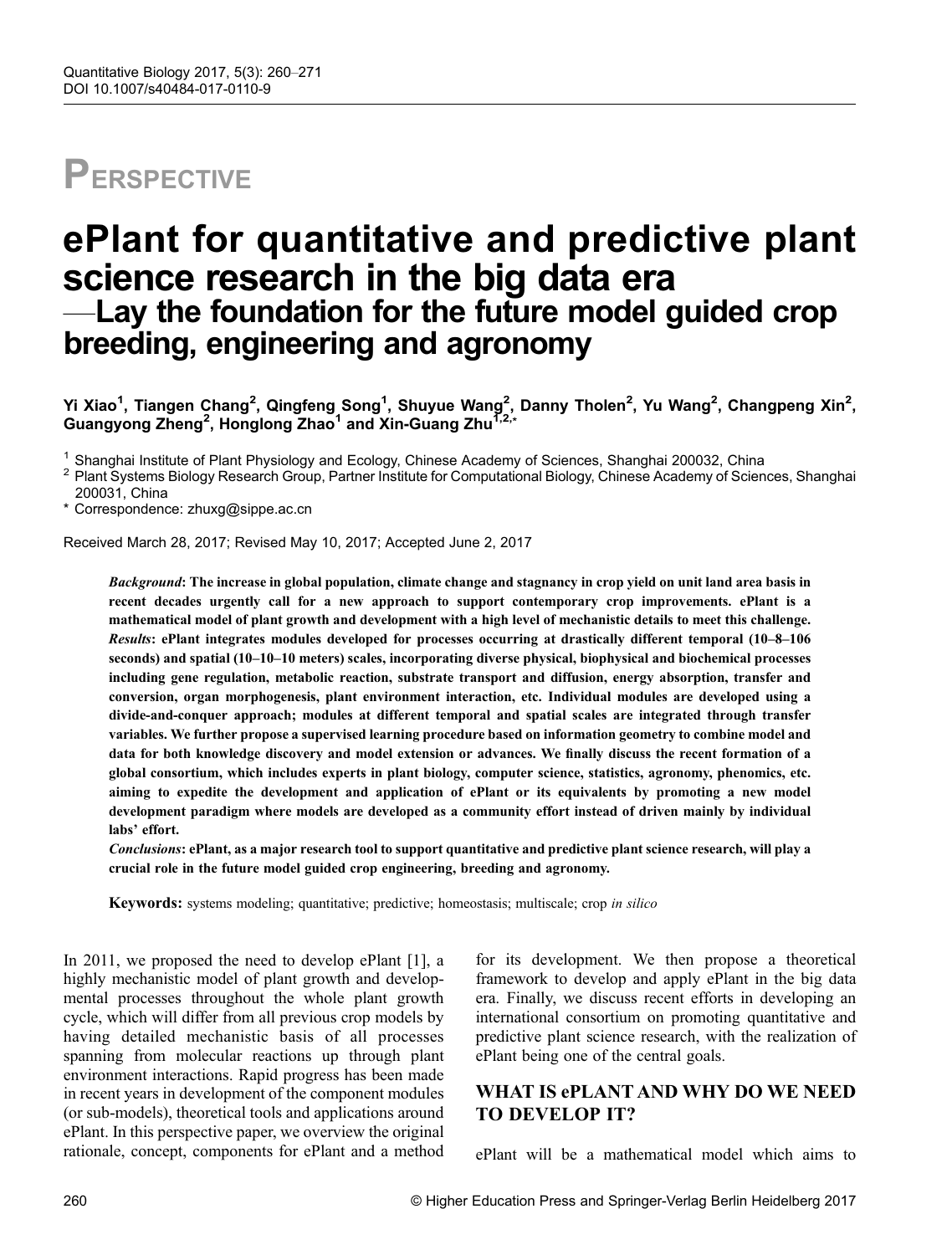simulate the dynamic plant growth and development process throughout its growth cycle. It differs from the earlier crop models, such as APSIM [\[2](#page-8-0)] and DSSAT crop models [[3\]](#page-8-0), by explicitly simulating the detailed mechanisms underlying different processes. It spans scales from organelle, cell, tissue, organ, whole plant to ecosystem levels; it includes the processes spanning gene regulation, metabolic process, metabolite transport at the tissue and organ levels, organ morphogenesis, and plant environment interactions (Figure 1). We envisage ePlant will become a pivotal tool in the predictive and quantitative plant science research in the modern big data era.

Firstly, ePlant or the sub-models used in ePlant, can be used as a basic tool for quantitative study of diverse plant systems, such as the regulatory circuits controlling the stability of plant metabolic systems under different conditions [\[4](#page-8-0)], mechanistic basis of the biophysical signals, such as the chlorophyll fluorescence induction curve [[5](#page-8-0),[6](#page-8-0)] and mesophyll conductance [\[7\]](#page-8-0), and identification of optimal agronomic practices for improved biomass production [[8\]](#page-8-0). Similar to the earlier crop growth

models, ePlant can be used to guide crop management [\[3\]](#page-8-0), selection of physiological traits for crop breeding [\[9](#page-8-0)] and predicting response of crops to changing climates [[10](#page-8-0)– [12\]](#page-8-0).

Secondly, ePlant can be used as a critical component in the current general circulation models (GCMs) [\[13\]](#page-8-0). GCMs are models of circulation of planetary atmosphere or ocean, which can be used for weather forecasting, studying climate and climate change. Due to the large magnitude of  $CO<sub>2</sub>$  fluxes from terrestrial photosynthesis and respiration [[14](#page-9-0)], terrestrial processes greatly influence the global carbon cycle. In current GCMs, compared to models of atmosphere and soil related physical processes, models representing plant growth and development are much less accurate. As a reflection of this, even for some of the best studied plant species, such as rice, no contemporary model can accurately predict its productivity under elevated  $CO<sub>2</sub>$  and temperature at different sites [[12](#page-8-0)]. Furthermore, variations in predicted rice productivity are higher between individual crop models than variations resulting from 16 global climate model-based



Figure 1. Components of ePlant. ePlant includes components spanning a large range of temporal and spatial scales spanning macromolecular complexes, organelles, cells, tissues, canopies, whole plants and ecosystems. ePlant also includes different sets of biological processes including gene regulatory processes, metabolic processes, metabolite transport, organ morphogenesis and plant environmental interactions. Outputs of models describing processes at the lower temporal and spatial scales can be used as inputs to models describing processes at higher temporal and spatial scales. Some representative variables transferred between modules are labeled. ( $k_{\rm cat}$ : catalytic number,  $K_{\rm m}$ : Michaelis Menton kinetics;  $K_{\rm i}$ : inhibition constant,  $V_{\rm cmax}$ : Rubisco-limited rate of RuBP carboxylation; J<sub>max</sub>: maximum electron transfer rate; AC<sub>i</sub>: photosynthetic CO<sub>2</sub> uptake versus intercellular CO<sub>2</sub> concentration; AQ: photosynthetic CO<sub>2</sub> uptake rate versus photosynthetic photon flux density; E: transpiration rate; A<sub>c</sub>: canopy photosynthetic CO<sub>2</sub> uptake rate, IN: inorganic nitrogen; ON: organic nitrogen; CH<sub>2</sub>O: carbohydrate.)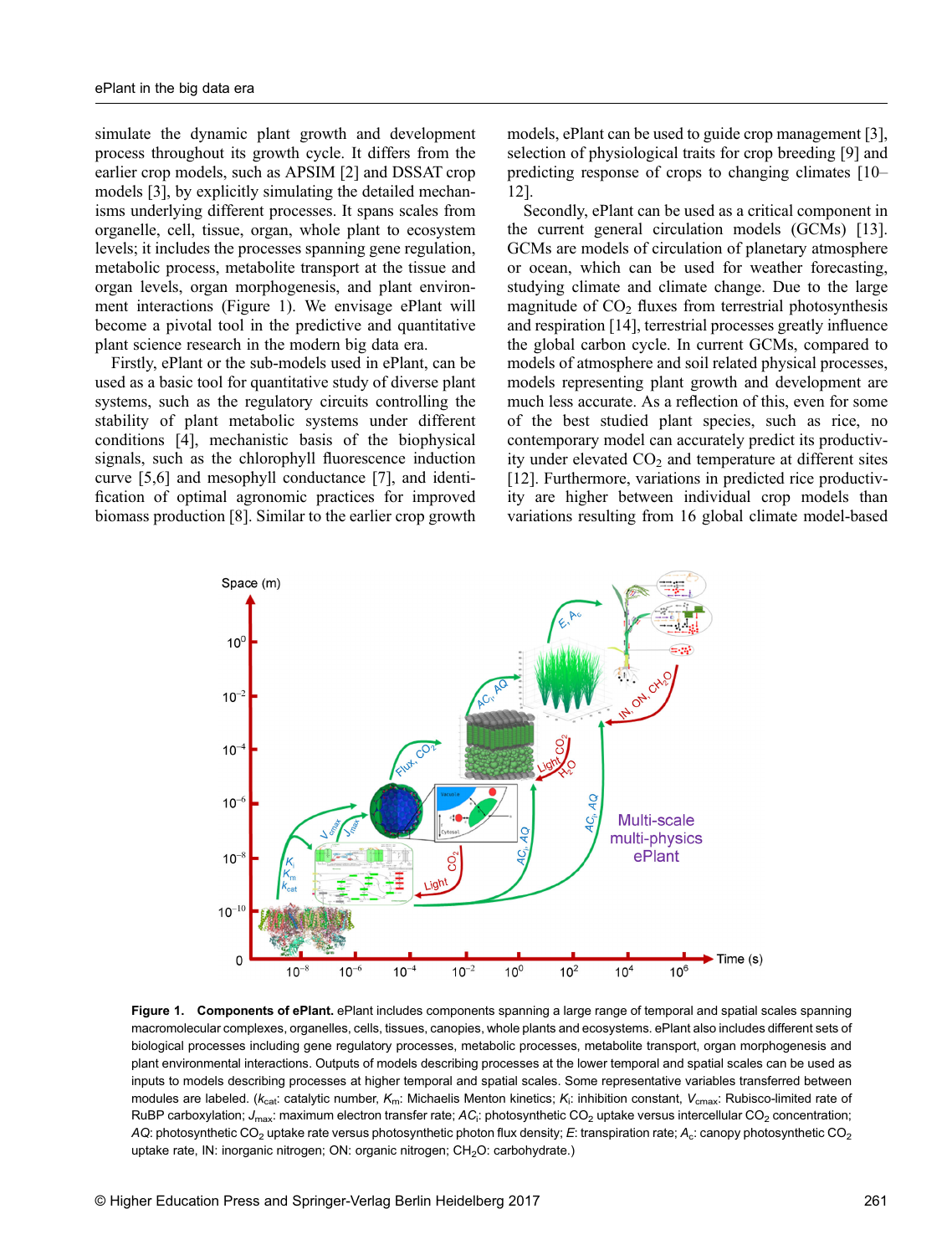scenarios [[12](#page-8-0)]. One possible reason for this low predictive power is the lack of molecular details of plant growth and development in current crop models. ePlant, with a mechanistic description of plant growth and developmental processes and the interaction between plants and their environments, will drastically improve predictions of plants behavior under different climates, and hence improve the capacity of current GCMs in predicting climate and identifying strategies to cope at the changing climate.

Thirdly, ePlant can be used as a basic tool to support molecular design of crops to develop new strategies to improve crops for desirable traits, such as improved yield potential, improved grain quality, or higher stress tolerance or resource use efficiency [\[15\]](#page-9-0). This is currently especially relevant since it has become relatively easy to manipulate a gene or some gene combinations in plants, especially in agriculturally important crops. The main challenge that remains is to identify targets to be manipulated to gain the desired traits. Previously, through a systems modeling approach, a number of options to improve photosynthesis have been identified. For example, canopy photosynthesis models were used to identify the optimal Rubisco kinetic properties, photoprotective properties and canopy architectural parameters [[16](#page-9-0)–[19\]](#page-9-0), dynamic systems models were used to identify genes controlling photosynthetic efficiencies in both natural and designed metabolisms [\[20](#page-9-0)–[23\]](#page-9-0), a reaction diffusion model of mesophyll cell was used to identify major limiting factors controlling mesophyll conductance [[7\]](#page-8-0) and leaf internal light prediction model was used to demonstrate the importance of different anatomical features on leaf photosynthetic rates [[24](#page-9-0)]. Many of the identified options have been shown to be effective in enhancing photosynthesis and biomass production [\[25,26\]](#page-9-0), demonstrating the effectiveness of this approach. We envisage that once ePlant is developed, it can be used to systematically evaluate different aspects of plants that holds potential to be improved for desirable features.

Fourthly, ePlant and the sub-models included in ePlant (as discussed in detail later) can be used to quantitatively represent the contemporary plant biology knowledge. Compared to a textual representation, either in the form of papers, textbooks or Wikipedia, the quantitative representation of plant biological knowledge encapsulated in ePlant or its sub-models can effectively facilitate communication among researchers specializing in different aspects of plant growth and development and hence promote cross-fertilization of ideas. Such quantitative representation will also help identify knowledge gaps in the current understanding of plant growth and development. Finally, ePlant and its modules can also be used as effective and visual teaching tools.

## THE ESSENTIAL FUNCTIONAL MODULES OF ePLANT

To achieve the ePlant described above, at least four categories of functions are required. Different mathematical models therefore have been developed or need to be developed to realize the simulation of these functions.

Firstly, ePlant needs to explicitly incorporate the biophysical and biochemical mechanisms controlling photosynthesis and all the closely related metabolic processes, such as respiration, nitrogen assimilation etc. [\[27,28\]](#page-9-0). On this aspect, mechanistic models of the metabolic process of photosynthesis have been established now for  $C_3$ ,  $C_4$  and crassulacean acid metabolism [\[21,29,30\]](#page-9-0). In contrast, a mechanistic model of respiration is yet to be developed. In this line, it is worth to note that a mechanistic model of mitochondria energy generation in a human heart cell has been built [\[31\]](#page-9-0) and a simplified model for plant respiratory processes has been built [[32](#page-9-0)] earlier. A fully mechanistic model being able to predict interactions between photosynthesis, respiration and nitrogen assimilation is yet to be developed.

The availability of the substrate of photosynthesis, i.e.,  $CO<sub>2</sub>$ , is controlled by stomatal conductance and mesophyll conductance. Stomatal conductance is influenced by an array of internal metabolic processes and external environmental factors [[33](#page-9-0)–[37](#page-9-0)]. Different models of stomatal conductance with varying degree of mechanistic basis have been built [\[38,39\]](#page-9-0). So far, a fully mechanistic model of stomatal conductance is yet to be developed. Mesophyll conductance is another critical factor controlling leaf photosynthetic efficiency. Highly mechanistic models of mesophyll conductance have been built in recent years [\[7](#page-8-0)[,40,41\]](#page-9-0).

Leaf anatomy controls leaf photosynthesis by influencing leaf internal light environments, leaf internal  $CO<sub>2</sub>$ temperature profiles [\[42,43\]](#page-10-0). Efforts to model photosynthesis by considering leaf anatomy have been made recently [\[24,](#page-9-0)[44](#page-10-0)]. Furthermore, considering the close interaction between plant primary metabolism and other secondary metabolism, combination of the kinetic systems models with genomic scale models of metabolic and regulatory processes [\[45\]](#page-10-0) is needed to enhance the prediction accuracy of the future systems models. Such a combination will ultimately enable model to predict not only the crop yield potential, but also the quality of harvestable components since anabolism of different metabolites related to quality, such as starch composition and aroma related compounds, can be explicitly represented in such models.

Secondly, ePlant needs to predict the complete crop growth and developmental process [\[1\]](#page-8-0). Along this line,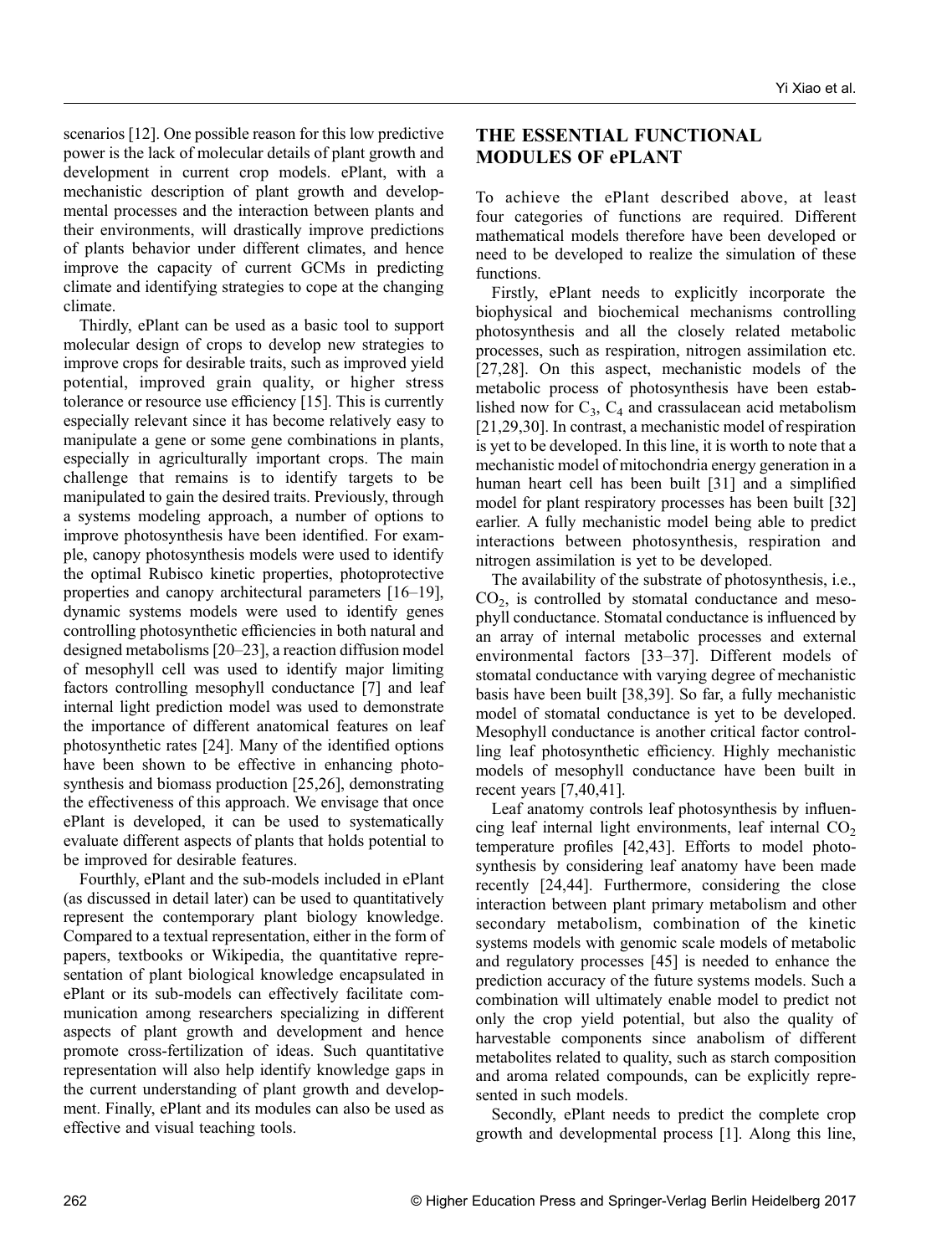models with different degree of mechanistic basis have been built to simulate plant developmental processes, e.g., gradual formation of 3D canopies with time [\[46,47\]](#page-10-0), flowering [\[48\]](#page-10-0), shoot patterning [[49](#page-10-0)], flow of photosynthate from source to sink [[50,51](#page-10-0)], 3D root growth dynamics [[52](#page-10-0),[53](#page-10-0)], etc. So far, however, a mechanistic model of partitioning of assimilates among different organs is yet to be developed [\[54\]](#page-10-0).

Thirdly, ePlant needs to predict acclimation of plant metabolism and structure under different environments. Hence modules simulating the gene regulatory processes and signal transduction processes related to crop growth and development are needed. Predicting variation of phenotypes under different genotype  $\times$  environment  $\times$ management combinations is the holy grail of crop systems models research [\[55\]](#page-10-0). Most of the research on this topic is still in its infancy. Development of a gene regulatory network (GRN), which incorporates the interaction of all involved regulatory cis-elements and trans-factors, is a critical task towards such a goal. Various bioinformatics algorithms, based on either correlation, or features selection, or probabilistic graph models etc., have been developed, which use genomic scale omics data, in particular, the transcriptomics data, to build GRNs [\[56](#page-10-0)–[58](#page-10-0)]. There is only limited number of GRNs developed for plant related processes, such as flowering date determination [[59](#page-10-0)], photoperiod and circadian clock [\[60\]](#page-10-0), and seed setting [\[61\]](#page-10-0). However, so far, these GRNs are not linked to current crop systems models. It is worth noting that a GRN related to circadian clock has been linked to an Arabidopsis model [[62](#page-10-0)]. Such disconnection between GRNs and crop models partially explains why the current models, though capable of predicting performance of crops in the regions where they are parameterized, cannot predict crop performance as accurately once beyond their regions or environmental conditions or cultivars used for their parameterization. Here we emphasize that though some work has been done in developing GRNs based on transcriptomics data, models predicting the regulatory processes at posttranslational levels, including transcript stability and degradation, translation, post-translational modification etc., are largely lacking. There is a long way to go before any realistic model of predicting the acclimation of plants under different environments becomes available.

Fourthly, in addition to the above discussed biological processes, ePlant needs to include models of interaction between plants and their surrounding soil and atmosphere. These interactions control plant growth and development. Modeling plant-environment interaction requires simulation of soil hydraulic dynamics, nutrient cycles and temperature profiles etc., which are the basis for predicting the soil water status and nutrient availability to roots. The microclimates inside the canopy, such as

light, temperature,  $CO<sub>2</sub>$ , humidity and wind speed also need to be incorporated in a crop systems models [\[19,](#page-9-0)[63\]](#page-10-0), to ensure an accurate prediction of the exchange of gas, water and momentum between canopy and atmosphere. Models of soil related processes have been well developed, i.e., CENTURY model [\[64,65\]](#page-10-0); while fully integrated canopy photosynthesis and microclimate models are yet to be developed. ePlant needs to integrate the above-ground processes with the below ground processes to develop a fully integrated microclimate model, including linking soil water status with the leaf biological and hydrological processes [[38](#page-9-0),[66](#page-10-0),[67](#page-10-0)].

## USING DIVIDE-CONQUER AND TRANS-FER VARIABLES TO REALIZE THE MULTI-SCALE, MULTI-PHYSICS ePLANT

As discussed above, ePlant includes modules describing processes at different temporal and spatial scales, with each process at particular scales potentially represented by different modules and each module potentially using different methods (see Figure 1 and Table 1). Therefore, ePlant is not a single model, rather it is an assembly of modules which can be combined to form models with different temporal, spatial and physical resolutions. ePlant development follows a two-step strategy, i.e., first divideand-conquer to develop individual modules and then integrate modules through transfer variables. When we divide plant growth and developmental processes into different units, i.e., modules, we follow the principle of maximizing connections within modules while minimizing connections between modules, as did during development of the ePhotosynthesis models [\[20,29,](#page-9-0)[78](#page-11-0)]. The connectivity between photosystem II unit with other components of ePhotosynthesis is minimal, which justifies development of an independent module for PSII photochemistry and biophysical processes [[78](#page-11-0)]; similarly, the connectivity between the photosynthetic carbon metabolism with that of photosynthetic light reactions is relatively less, which justifies the development of an independent model of photosynthetic carbon metabolism [\[20\]](#page-9-0). Another principle that can be used to divide modules is to separate reactions/processes occurring at drastically different time scales because every process in ePlant can be viewed as dynamic at a higher time resolution; similarly, every step can be viewed as a steady-state process if viewed at a lower time resolution. Processes at similar temporal and spatial scales can be grouped together as a module. ePlant hence includes modules working at different temporal and spatial scales, i.e., ecosystems level, crop physiology level, metabolism level, and gene regulatory network level (Figures 1 and 2). Transfer variables, which are defined as an output of a lower level modules, which at the same time are also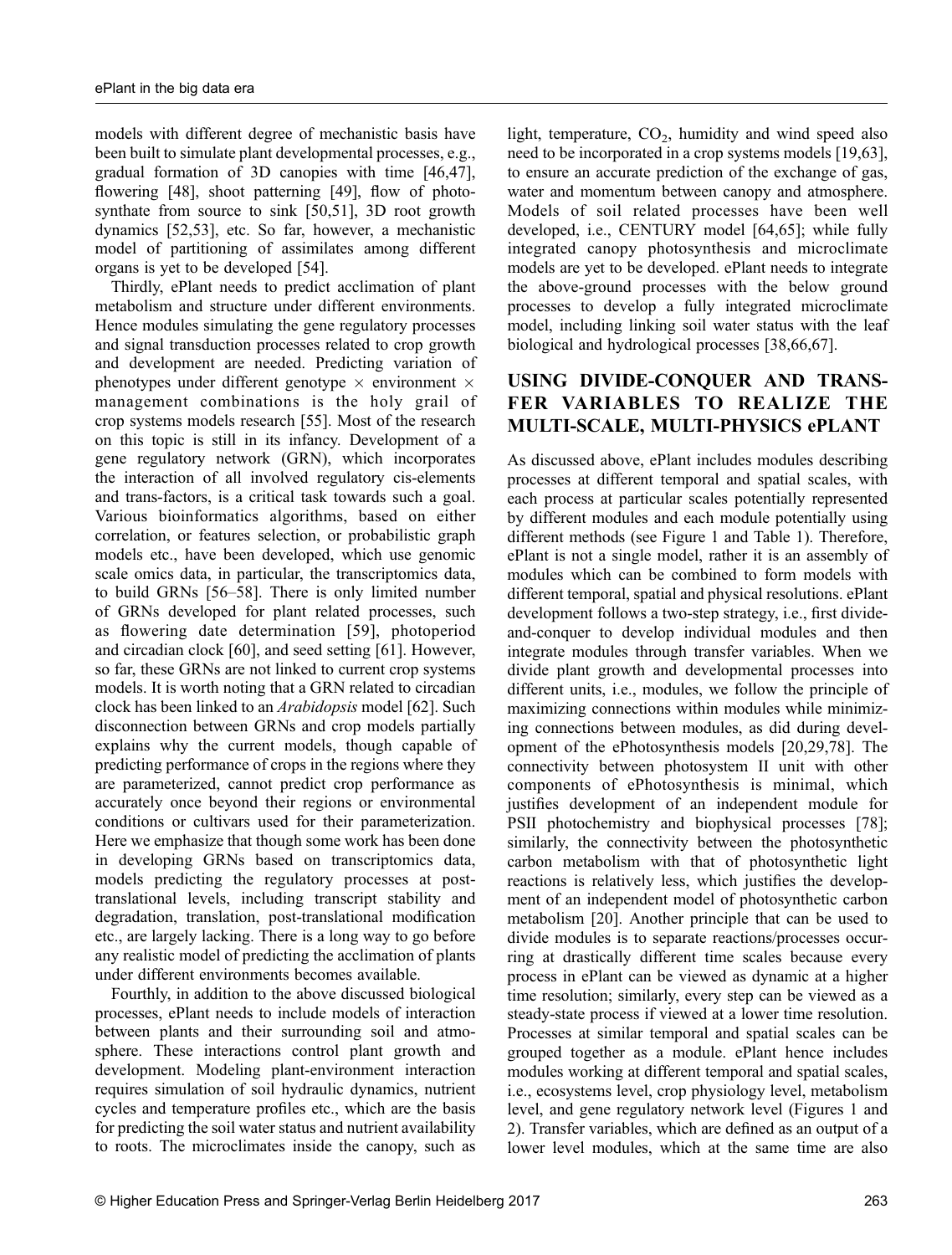Table 1. Components of ePlant.

| Physical and biological processes                           | Modeling methods                                              | Example models                      | Refs.       |
|-------------------------------------------------------------|---------------------------------------------------------------|-------------------------------------|-------------|
| Ecophysiological processes                                  | Ordinary differential system                                  | APSIM, DSSAT, WIMVOAC               | $[68 - 71]$ |
| Physiological processes                                     | Ordinary differential system                                  | Photosynthesis, sunlit shaded model | [72, 73]    |
| Metabolic processes                                         | Ordinary differential equation models                         | Photosynthesis, starch metabolism   | [29, 74]    |
| Metabolic process at the whole genome<br>scale              | Constraint based modeling                                     | Aragem, C4gem                       | [75, 76]    |
| Gas diffusion, nutrient cycling, water<br>cycling processes | Reaction diffusion models                                     | Mesophyll conductance               | [7, 23, 77] |
| Light propagation process                                   | Ray tracing algorithms                                        | Rice canopy model, sugarcane model  | [8, 19, 24] |
| Morphogenesis                                               | L systems, Greenlab                                           | Maize, rice                         | [46, 47]    |
| Gene regulatory process                                     | Probabilistic graph model, information<br>theory, correlation | Circadian rhythm, seed setting      | [60, 61]    |



Figure 2. Strategy used to build the multi-scale multi-physics ePlant model. The multi-scale multi-physics ePlant is developed using a divide-and-conquer strategy and transfer variables. Processes involved in ePlant spanning multiple scales are represented in a multi-scale framework. Here we use the models related to  $C_3$  photosynthesis to illustrate the concept of transfer variable. Specifically, enzyme activity is the transfer variable between the gene regulatory network model and metabolic systems model, the Rubisco-limited rate of RuBP carboxylation ( $V_{\text{cmax}}$ ) and maximal electron transfer rate ( $J_{\text{max}}$ ) are the transfer variables between metabolic systems model and sunlit shaded canopy photosynthesis model; while canopy photosynthesis rate  $(A<sub>c</sub>)$  is the transfer variable between sunlit-shaded canopy photosynthesis model and the gross productivity model.

inputs to higher levels, are used to integrate modules at these different scales (Figure 1).

Photosynthetic  $CO<sub>2</sub>$  uptake occurs at different temporal and spatial scales. Here we use modules of photosynthetic  $CO<sub>2</sub>$  uptake to illustrate how transfer variables are used to integrate modules at different scales. At the ecosystem scale, photosynthetic  $CO<sub>2</sub>$  uptake can be predicted using a sunlit-shaded model which calculates canopy photosynthesis by summing up  $CO<sub>2</sub>$  uptake rate of both sunlit and

shaded leaves [\[72\]](#page-11-0). At the leaf scale, photosynthetic  $CO<sub>2</sub>$ uptake can be predicted using models which explicitly describes both the leaf anatomy and leaf metabolic processes [\[24\]](#page-9-0). The leaf scale photosynthetic  $CO<sub>2</sub>$  uptake can also be predicted with a steady state biochemical model with consideration of stoichiometric relationship between reactions [\[73\]](#page-11-0). Photosynthetic  $CO<sub>2</sub>$  uptake rate at the metabolism scale can be predicted with a dynamic systems model with consideration of both the stoichio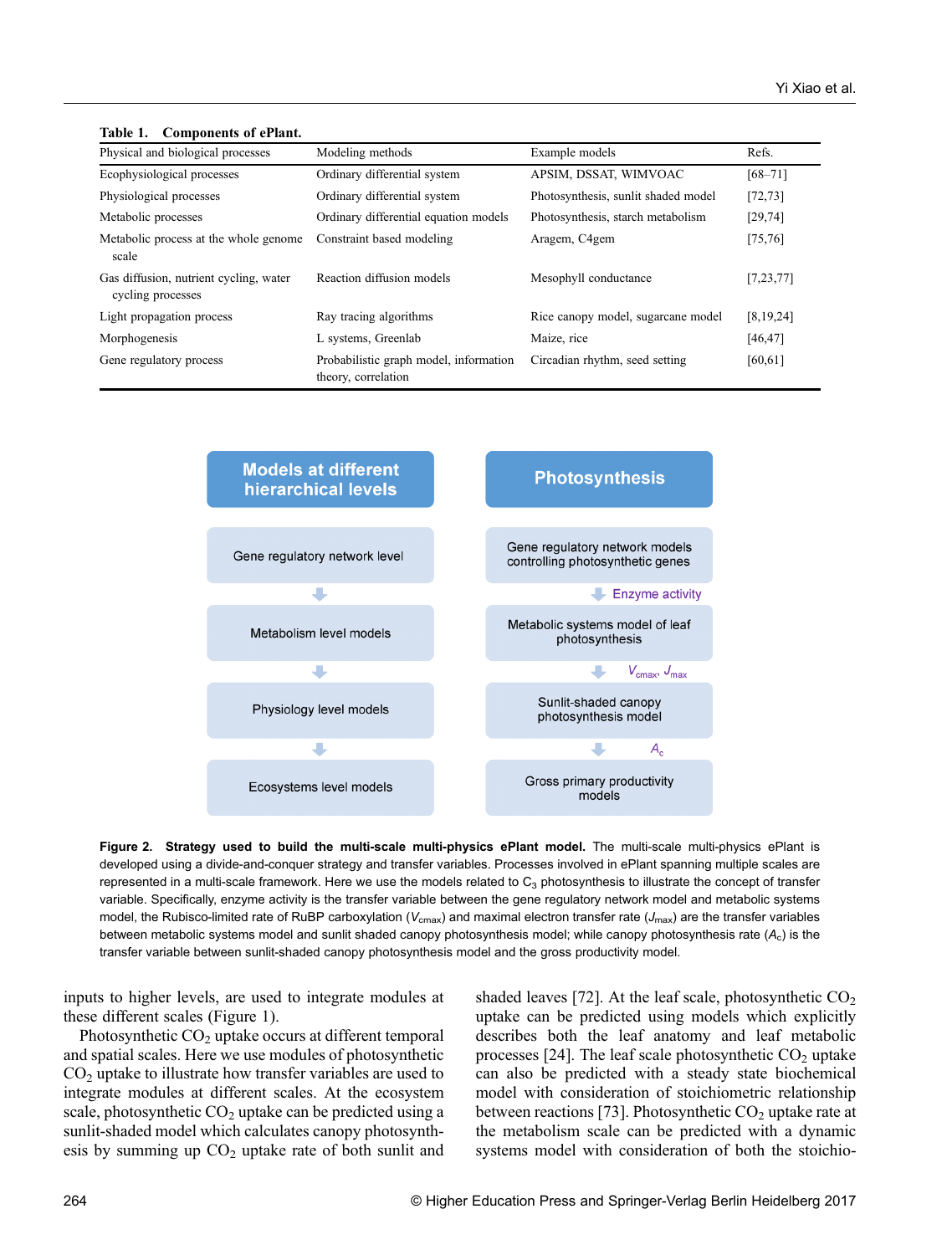metry and also enzyme kinetics [[20](#page-9-0)]. Photosynthetic  $CO<sub>2</sub>$ uptake rate at the level of gene regulatory network can be predicted with a detailed consideration of the regulatory processes influencing photosynthesis [\[79\]](#page-11-0). If we need to integrate a physiological model of canopy photosynthesis, e.g., a sunlit-shaded model [[72](#page-11-0)], with a dynamic systems model of  $C_3$  photosynthesis, the Rubisco-limited RuBP carboxylation rate  $(V_{\text{cmax}})$  and maximal rate of electron transfer rate  $(J_{\text{max}})$  can be used as transfer variables. Specifically, we can use the dynamic systems model of photosynthetic metabolism, such as the  $C_3$  carbon metabolism model [[20](#page-9-0)] to predict responses of photosynthetic  $CO<sub>2</sub>$  uptake rates (A) under different  $CO<sub>2</sub>$  levels, which can be used to infer  $V_{\text{cmax}}$  and  $J_{\text{max}}$ . These two transfer variables can then be used as inputs to the physiological level models to predict photosynthesis at the canopy level under different environments. Such an integration combining canopy photosynthesis model and metabolism model enables examination of the impacts of manipulating different enzymes on canopy photosynthesis. Similarly, if a kinetic model of gene regulatory processes controlling photosynthesis development is available, it can be used to predict the quantity of different proteins involved in photosynthesis, which can then be used as transfer variables for metabolic systems models.

The above discussed model integration process works well if models working at different scales are described continuous processes. However, models for continuous processes and discrete processes can not be integrated using this method. Under such circumstances, a probabilistic regulation of metabolism algorithm, which has been developed to link GRNs to a constraint based genomic scale metabolism model for E. coli [[80](#page-11-0)], can be used. In all these model integration processes, it is important to ensure that the known constraints, such as stoichiometric constraints of the biomass composition and growth rate [[81](#page-11-0)], are maintained.

Here we emphasize that ePlant will not be one model, rather it will be a series of continuously evolving models with gradually increased mechanistic details with time. The level of mechanistic details needed for any particular realization of ePlant depends on the question to be addressed. Therefore, though development of the first integrative ePlant model is a concrete goal, development and improvement of ePlant will be a continuously ongoing work. Considering that modules describing different plant processes have different levels of mechanistic details, therefore, ePlant developed at any particular time point will inevitably be a mosaic of modules with different mechanistic details.

### A THEORETICAL FRAMEWORK TO SUP-PORT PREDICTIVE AND QUANTITATIVE PLANT BIOLOGY RESEARCH IN THE BIG DATA ERA

ePlant is a mathematical representation or integration of the current knowledge about a living plant. Each component or process or action on plants can be abstracted as a term used to describe the component, function or application of ePlant (Table 2). In a broad sense, everyone has his or her model, which is used to interpret experimental observations, analogous to the process of fitting model parameters to a mathematical model, though in a qualitative way. During a typical research project, we explore the unknown and extend the boundary of our knowledge by studying a difference that cannot be explained by current knowledge or "model". Push this analogy even further, when experiments are designed and results are compared between different groups, we are in some sense studying phenotypic variations with different models embraced by different labs. Unfortunately, due to the complex nature of plants, every "model" is right only to certain degree and no "model" is absolutely right [[82](#page-11-0)]. The process of pushing "models" closer and closer to the absolute "truth" can be seen as the essence of scientific research. This same process occurs during the development of ePlant and its component models, i.e., ePlant will become a better and better representation of the reality with its gradually improved capacity to predict the distribution of output variables with the distribution of the input variables (Figure 3).

| Terms related to plants                                | Terms in ePlant and its component modules                           |  |
|--------------------------------------------------------|---------------------------------------------------------------------|--|
| Compound or substrate                                  | A variable in a module                                              |  |
| A process                                              | A module or sub-model                                               |  |
| Plant                                                  | ePlant: a highly mechanistic plant growth and development model     |  |
| Soil and atmospheric conditions surrounding the plants | Boundary conditions of the ePlant model                             |  |
| Physiological parameter                                | A predicted parameter from the model                                |  |
| Natural variation                                      | Variations of model structure, variable and output                  |  |
| Evolutionary process                                   | Evolutionary algorithm                                              |  |
| Genetic engineering                                    | Modification of parameters related to gene or proteins in the model |  |

Table 2. Mapping between terms describing plants and terms used in ePlant and its component modules.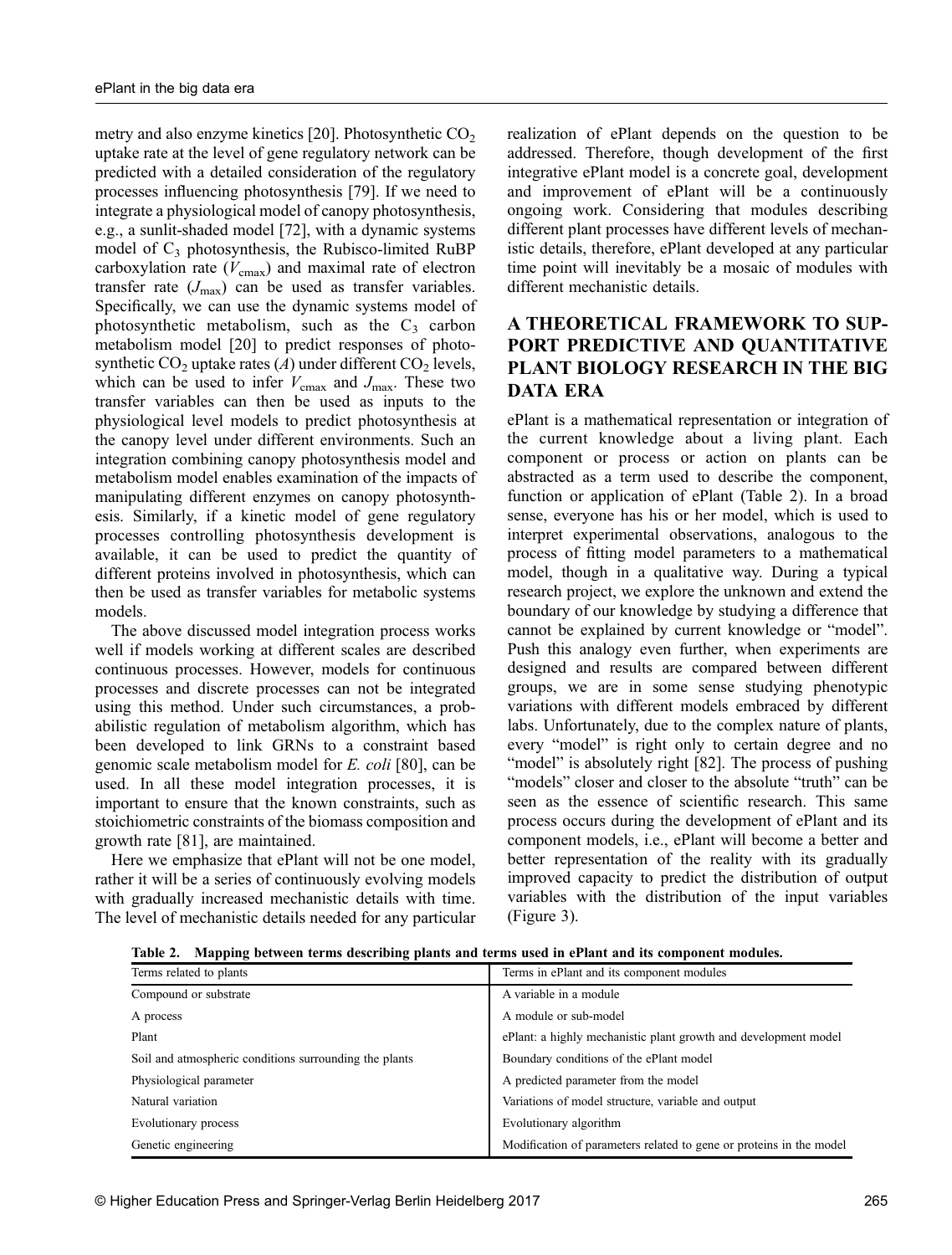

Input + f + Output  $\rightarrow$  f<sub>new</sub>

Figure 3. Mapping valiations between input and output variables. The relationship between variation in the input variable, variations of output variables, and the function  $f(f_1, f_2,$  and  $f_3)$  which represents the link between input and output variables. The variation of the input variables and the functions together determine the variation of the output variables. Mapping the variation of an input variable and that of an output variable reveals information regarding f. The variation of either input or output variables can be used together with f to deduce variation about the output or input. If variation of both input and output can be used together with f, new information about f can be deduced.

When simulations are used to draw conclusions about a particular process, the reliability of the model prediction is crucial. Four types of errors can potentially create "artificial" difference between model predictions and real plants: i) errors caused by inaccurate and imprecise experimental techniques or operations; ii) errors introduced during model parameterization, i.e., parameters measured in vitro may not represent those in vivo, and even parameters estimated in vivo may still biased due to limitation of technologies; iii) errors due to uncertainty of the model, especially when the model is used to represent a process for which a complete mechanistic understanding is unavailable, either due to unknown variables or unknown relationships among variables, and hence some empirical equations or relationships derived from limited data are used; iv) errors due to the model structure. Simulation of a particular phenomenon needs a model with appropriate spatial and temporal scales. If a model's temporal and spatial resolution is too high for a question to study, too many unnecessary assumptions will be introduced and hence magnifying potential structural errors. If a model's temporal or spatial scale is too low for the question to study, the model will unlikely generate novel insights regarding the questions under study.

A theoretical framework therefore needs to be developed to enable studying these different errors and their impact on model behaviors. Minimally, the framework needs to address following questions: how much will the bias in measurable and non-measurable parameters influence the reliability of our simulations? How much

will the uncertainty of the model itself influence the reliability of model simulations? How much will the scale of model influence the reliability of model simulations? How to unify models developed with different temporal and spatial resolutions and mechanistic details while maintain the essential prediction capacity? How to interpret the potential bias of experimental measurements? How much will this bias influence the comparison between experiment and simulation, and the reliability of conclusions? If for a particular phenomenon no mechanistic understanding is available, how can information from experimental data still be effectively used in model simulations?

On this aspect, mathematical theories such as information geometry [\[83\]](#page-11-0) can potentially be adapted and used to support studies as discussed above. Theoretically, information geometry takes a model as a function/mapping between experiment measurements (outputs) and model parameters (inputs), model structure therefore is equivalent to certain shape of a manifold in a hyperspace [\[83\]](#page-11-0). Although the relationship between model input parameters to measured phenotypic output parameters are many-for-one, with the variation of the model parameters, it is possible to estimate the confidence intervals of the model output variables, i.e., creating an ensemble of input parameters and using these to predict the distribution of model outputs and hence deriving the potential confidence intervals of the model outputs. Conversely, if the variation of a particular physiological parameters (or model output) is known, it is possible to deduce the potential variation of certain input model parameters as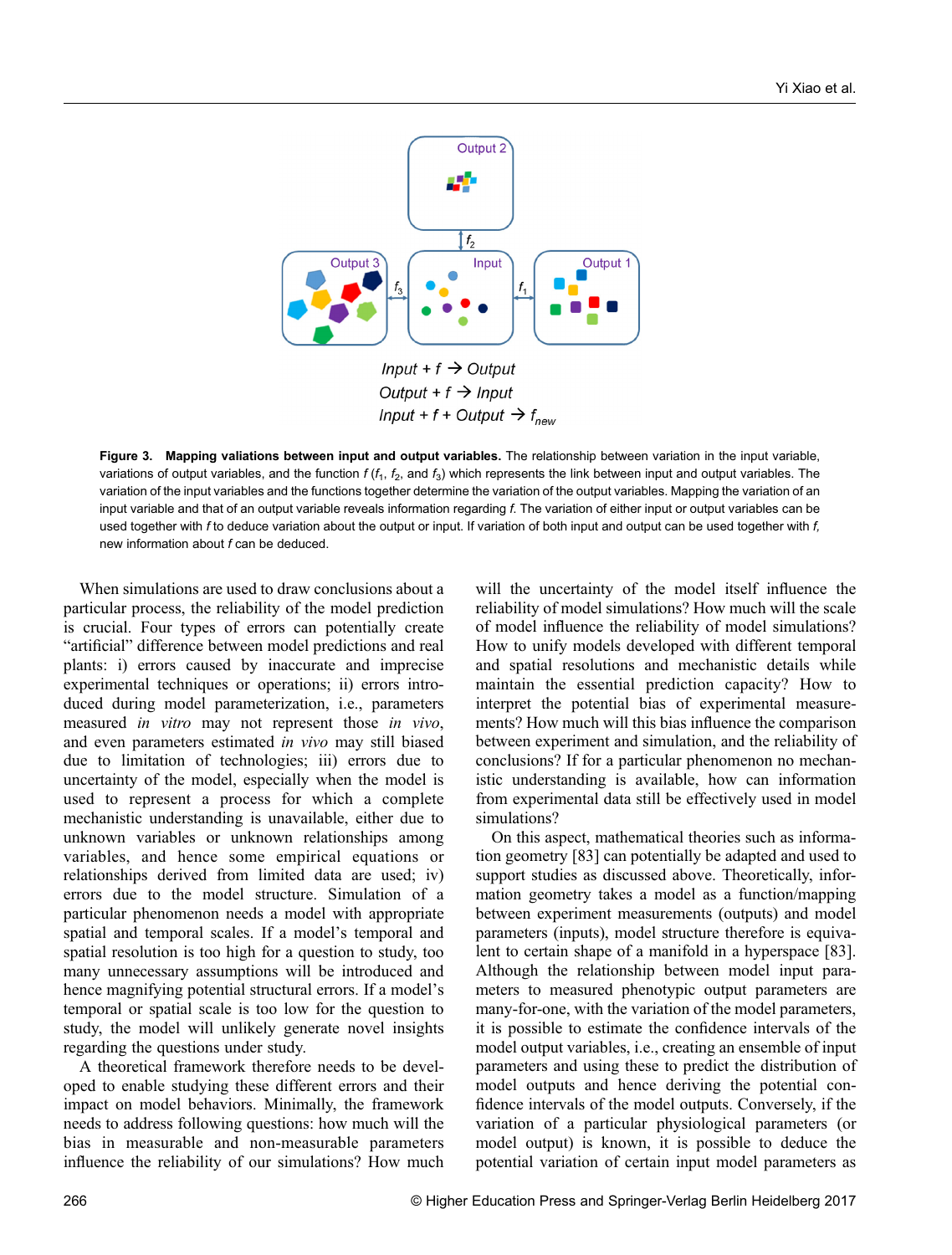well. The deduced variability of model parameters can inform us about the level of feasibility and effectiveness of engineering a particular plant trait for a desired biological output. If a deduced input variable shows little variation, it would be less feasible to manipulate this variable; furthermore, even if a deduced input variable values show large variation but it has little impacts on output parameter, it is unlikely that this parameter will be an effective parameter to modify (Figure 4).

In this sense, the concept of ePlant will include not only the model itself, it will also include a theoretical framework to enable predictive and quantitative plant science research. Finally here we emphasize that though great amounts of experimental data have been collected by the plant science research community, however, most of these data only cover a limited number of variables and thus have limited value in promoting identification of new knowledge gap in current plant science using ePlant. To study the above discussed questions, carefully designed internally consistent data sets need to be collected systematically, in particular on those parameters related to the expanded model components. Here the internally consistent data sets refer to those data collected on the same plants grown under the same condition and at the same developmental stages. Such data will be crucial to verify each module and the integration of different modules.

With a validated model available, any further difference between model simulations and new experimental observations can help target potential causes, design specialized experiments, discover unknown factors or mechanisms related to a particular area [[84](#page-11-0)]. Such a process will also urge development of new methodology and technology to measure key parameters limiting the development of current knowledge/models. Such an iterative model development, validation, improvement process, or supervised learning process, has the potential to become a new paradigm of the future quantitative and predictive plant science research.

ePlant will become a crucial tool to integrate and use the diverse data in the big data era. Big data, including genomes, transcriptomes, proteomes, metabolomes, and different phenomes, can be regarded as either input or output for ePlant or its component models. Mapping between ePlant or its component models with natural variations in these data poses a tremendous challenge and offers huge opportunities for development of new algorithms, tools and frameworks (Figure 3). Only after these tools and frameworks are fully established, the great promise offered by ePlant to help guide future crop



Figure 4. Elements of a new research paradigm supporting quantitative and predictive plant science research. (A) A coarse graining representation of phenotypes where  $F_{\text{plant}}$  represents real plants;  $Y_{\text{phenotype}}$  represents the phenotype of plants;  $Y'_{\text{phenotyp}}$  represents the observed modeled plant phenotype;  $\hat{f}_{\text{ePlant}}$  represents the ePlant model, which is simplified representation of plant functions;  $X_1, X_2, ..., X_{m+n}$  represent mechanism of plant growth and development;  $\hat{x}_1, \hat{x}_2, ..., \hat{x}_m$  represent the variables included in ePlant. (B) A theoretical framework of a supervised learning process during the ePlant model development and its application.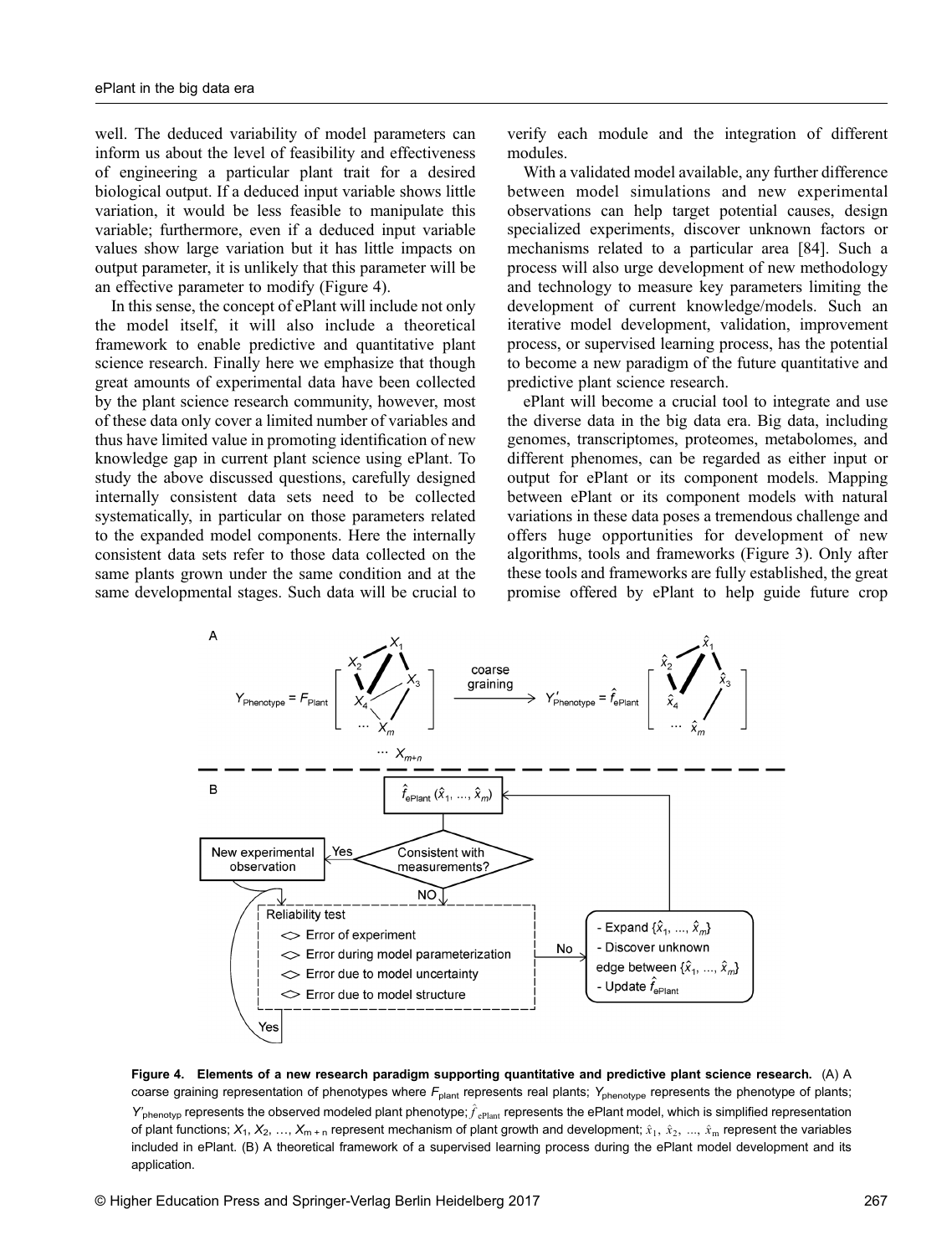<span id="page-8-0"></span>engineering, breeding, and agronomy can be realized. From this perspective, the creation of ePlant model itself is only the first step on this New Long March.

#### FINAL COMMENTS: THE GLOBAL **EFFORTS**

Model plant species, such as Arabidopsis, rice and maize, for which vast amount of genetic resources, background knowledge and efficient transformation protocols are available [\[85](#page-11-0)–[88](#page-11-0)], are likely to be the first set of plants that will be used to realize ePlant. Here we highlight a number of recent advances on development of ePlant or its equivalents. Chew et al. [\[62\]](#page-10-0) developed a multi-scale digital Arabidopsis which can predict organ and whole organism growth. Zhu et al. [\[89\]](#page-11-0) proposed the development of a collaborative model development platform, i.e., Plant in silico, which includes not only the basic modules, data for model parameterization and validation, but also the basic algorithmic tools for model application, visualization, etc. With developing Plant in silico as a goal, a Crop in silico international consortium was recently proposed [\[90\]](#page-11-0). The Department of Energy of the United States started an Integrative Plant Air Soil Systems (iPASS) initiative, aiming at creation of an integrative plant systems model, which, when combined with plant ecosystems phenomics, can be used to study the interaction between plants, microbiome, atmosphere and soil [[91\]](#page-11-0). It is foreseeable that development of ePlant and the associated algorithms and resources, both for models development and their application, will become a nucleus to integrate research activities spanning diverse disciplines, including plant biology, computer science, computer vision, high performance computing, agronomy, phenomics, for decades to come, or to put it simply, function as the nexus of the future predictive and quantitative plant science research, which has the potential to transform the future agriculture by harvesting the power of model guided crop engineering, breeding and agronomy.

#### ACKNOWLEDGEMENTS

The work in XGZ's lab is supported by CAS strategic leading project on designer breeding by molecular module (No. XDA08020301), the National High Technology Development Plan of the Ministry of Science and Technology of China (2014AA101601), the National Natural Science Foundation of China (No. C020401), the National Key Basic Research Program of China (No. 2015CB150104), Bill and Melinda Gates Foundation (No. OPP1060461), CAS-CSIRO Cooperative Research Program (No. GJHZ1501).

#### COMPLIANCE WITH ETHICS GUIDELINES

The authors Yi Xiao, Tiangen Chang, Qingfeng Song, Shuyue Wang, Danny

Tholen, Yu Wang, Changpeng Xin, Guangyong Zheng, Honglong Zhao and Xin-Guang Zhu declare that they have no conflict of interests.

This article is a perspective article and does not contain any studies with human or animal subjects performed by any of the authors.

#### **REFERENCES**

- 1. Zhu, X.-G., Zhang, G. L., Tholen, D., Wang, Y., Xin, C. P. and Song, Q. F. (2011) The next generation models for crops and agroecosystems. Sci. China Inf. Sci., 54, 589–597
- 2. Hammer, G. L., van Oosterom, E., McLean, G., Chapman, S. C., Broad, I., Harland, P. and Muchow, R. C. (2010) Adapting APSIM to model the physiology and genetics of complex adaptive traits in field crops. J. Exp. Bot., 61, 2185–2202
- 3. Ruíz-Nogueira, B., Boote, K. J. and Sau, F. (2001) Calibration and use of CROPGRO-soybean model for improving soybean management under rainfed conditions. Agric. Syst., 68, 151–173
- 4. Ma, W., Trusina, A., El-Samad, H., Lim, W. A. and Tang, C. (2009) Defining network topologies that can achieve biochemical adaptation. Cell, 138, 760–773
- 5. Xin, C. P., Yang, J. and Zhu, X.-G. (2013) A model of chlorophyll a fluorescence induction kinetics with explicit description of structural constraints of individual photosystem II units. Photosynth. Res., 117, 339–354
- 6. Xiao, Y. and Zhu, X.-G. (2016) Chlorophyll fluorescecence and stable isotope signals in photosynthesis research. Plant Physiology Journal (in Chinese), 52, 1663–1670
- 7. Tholen, D. and Zhu, X.-G. (2011) The mechanistic basis of internal conductance: a theoretical analysis of mesophyll cell photosynthesis and CO<sub>2</sub> diffusion. Plant Physiol., 156, 90-105
- 8. Wang, Y., Song, Q., Jaiswal, D., de Souza, A. P., Long, S. P. and Zhu, X.-G. (2017) Development of a three dimensional ray-tracing model of sugarcane canopy photosynthesis and its applications in assessing impacts of varied row spacing. Bioenerg Res., doi: 10.1007/s12155-017-9823-x
- 9. Zheng, B., Biddulph, B., Li, D., Kuchel, H. and Chapman, S. (2013) Quantification of the effects of VRN1 and Ppd-D1 to predict spring wheat (Triticum aestivum) heading time across diverse environments. J. Exp. Bot., 64, 3747–3761
- 10. Tubiello, F. N., Soussana, J.-F. and Howden, S. M. (2007) Crop and pasture response to climate change. Proc. Natl. Acad. Sci. USA, 104, 19686–19690
- 11. Miguez, F. E., Zhu, X., Humphries, S., Bollero, G. A. and Long, S. P. (2009) A semimechanistic model predicting the growth and production of the bioenergy crop  $Miscanthus \times giganteus$ : description, parameterization and validation. GCB Bioenergy, 1, 282–296
- 12. Li, T., Hasegawa, T., Yin, X., Zhu, Y., Boote, K., Adam, M., Bregaglio, S., Buis, S., Confalonieri, R., Fumoto, T., et al. (2015) Uncertainties in predicting rice yield by current crop models under a wide range of climatic conditions. Glob. Change Biol., 21, 1328– 1341
- 13. Sellers, P. J., Randall, D. A., Collatz, G. J., Berry, J. A., Field, C. B., Dazlich, D. A., Zhang, C., Collelo, G. D. and Bounoua, L. (1996) A revised land surface parameterization (SiB2) for atmospheric GCMs. part I: model formulation. J. Clim., 9, 676–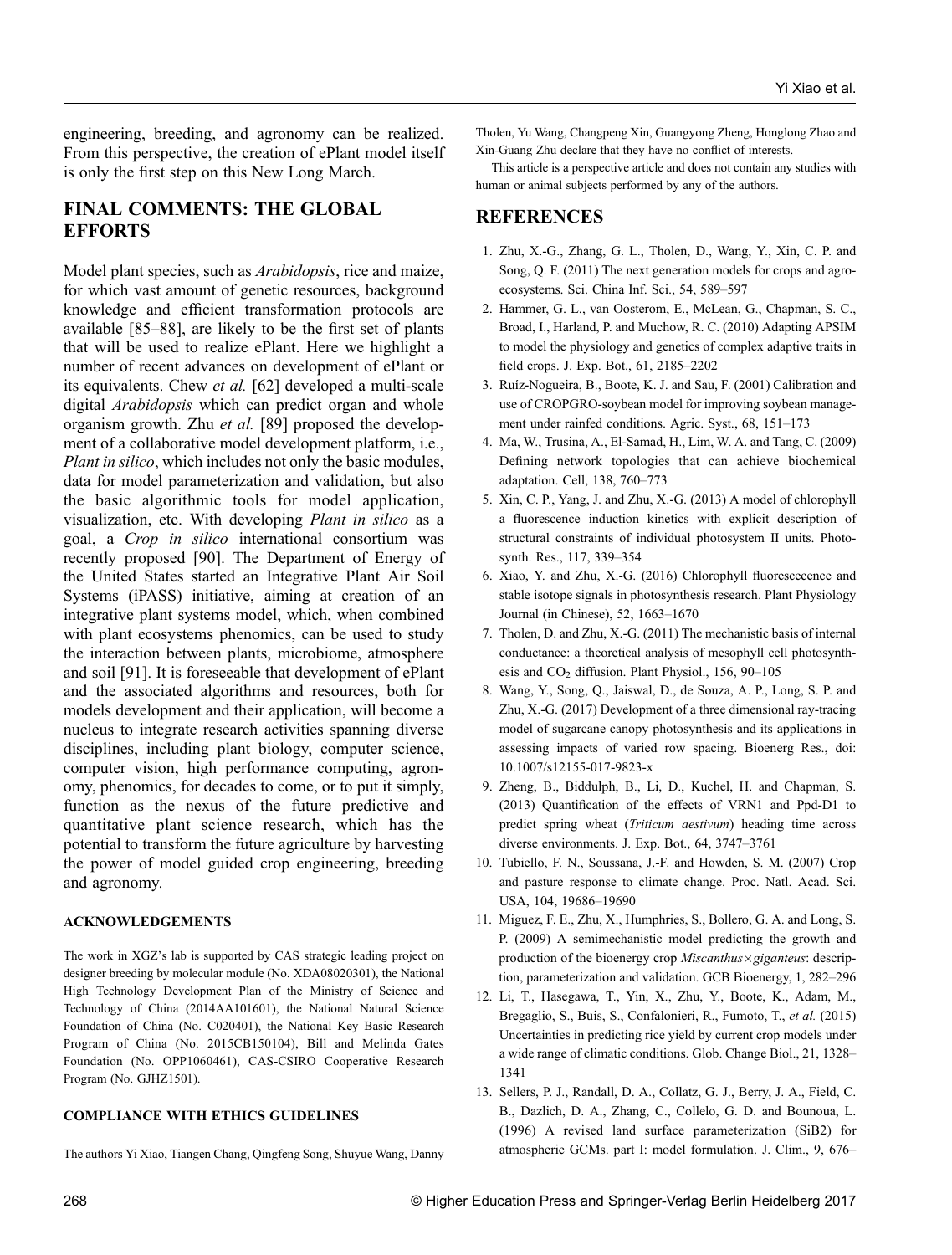<span id="page-9-0"></span>705

- 14. Falkowski, P., Scholes, R. J., Boyle, E., Canadell, J., Canfield, D., Elser, J., Gruber, N., Hibbard, K., Högberg, P., Linder, S., et al. (2000) The global carbon cycle: a test of our knowledge of earth as a system. Science, 290, 291–296
- 15. Xue, Y., Chong, K., Han, B., Gui, J., Wang, T., Fu, X., He, Z., Chu, C., Tian, Z., Cheng, Z., Lin, S. (2015) New chapter of designer breeding in China: update on strategic program of molecular module-based designer breeding systems. Buttletin of Chinese Academy of Sciences, 30, 393–402
- 16. Zhu, X.-G., Portis, A. R. Jr and Long, S. P. (2004) Would transformation of  $C_3$  crop plants with foreign Rubisco increase productivity? A computational analysis extrapolating from kinetic properties to canopy photosynthesis. Plant Cell Environ., 27, 155– 165
- 17. Zhu, X.-G., Ort, D. R., Whitmarsh, J. and Long, S. P. (2004) The slow reversibility of photosystem II thermal energy dissipation on transfer from high to low light may cause large losses in carbon gain by crop canopies: a theoretical analysis. J. Exp. Bot., 55, 1167–1175
- 18. Drewry, D. T., Kumar, P. and Long, S. P. (2014) Simultaneous improvement in productivity, water use, and albedo through crop structural modification. Glob. Change Biol., 20, 1955–1967
- 19. Song, Q.-F., Zhang, G. and Zhu, X.-G. (2013) Optimal crop canopy architecture to maximise canopy photosynthetic  $CO<sub>2</sub>$ uptake under elevated  $CO<sub>2</sub>$  – a theoretical study using a mechanistic model of canopy photosynthesis. Funct. Plant Biol., 40, 108–124
- 20. Zhu, X.-G., de Sturler, E. and Long, S. P. (2007) Optimizing the distribution of resources between enzymes of carbon metabolism can dramatically increase photosynthetic rate: a numerical simulation using an evolutionary algorithm. Plant Physiol., 145, 513–526
- 21. Wang, Y., Long, S. P. and Zhu, X. G. (2014) Elements required for an efficient NADP-malic enzyme type  $C_4$  photosynthesis. Plant Physiol., 164, 2231–2246
- 22. Xin, C. P., Tholen, D., Devloo, V. and Zhu, X. G. (2015) The benefits of photorespiratory bypasses: how can they work? Plant Physiol., 167, 574–585
- 23. Wang, S., Tholen, D. and Zhu, X. G. (2017)  $C_4$  photosynthesis in  $C_3$  rice: a theoretical analysis of biochemical and anatomical factors. Plant Cell Environ., 40, 80–94
- 24. Xiao, Y., Tholen, D. and Zhu, X.-G. (2016) The influence of leaf anatomy on the internal light environment and photosynthetic electron transport rate: exploration with a new leaf ray tracing model. J. Exp. Bot., 67, 6021–6035
- 25. Simkin, A. J., McAusland, L., Headland, L. R., Lawson, T. and Raines, C. A. (2015) Multigene manipulation of photosynthetic carbon assimilation increases  $CO<sub>2</sub>$  fixation and biomass yield in tobacco. J. Exp. Bot., 66, 4075–4090
- 26. Kromdijk, J., Głowacka, K., Leonelli, L., Gabilly, S. T., Iwai, M., Niyogi, K. K. and Long, S. P. (2016) Improving photosynthesis and crop productivity by accelerating recovery from photoprotection. Science, 354, 857–861
- 27. Nunes-Nesi, A., Carrari, F., Lytovchenko, A., Smith, A. M., Loureiro, M. E., Ratcliffe, R. G., Sweetlove, L. J. and Fernie, A. R. (2005) Enhanced photosynthetic performance and growth as a consequence of decreasing mitochondrial malate dehydrogenase activity in transgenic tomato plants. Plant Physiol., 137, 611–622
- 28. Sweetlove, L. J., Lytovchenko, A., Morgan, M., Nunes-Nesi, A., Taylor, N. L., Baxter, C. J., Eickmeier, I. and Fernie, A. R. (2006) Mitochondrial uncoupling protein is required for efficient photosynthesis. Proc. Natl. Acad. Sci. USA, 103, 19587–19592
- 29. Zhu, X.-G., Wang, Y., Ort, D. R. and Long, S. P. (2013) e-Photosynthesis: a comprehensive dynamic mechanistic model of  $C<sub>3</sub>$  photosynthesis: from light capture to sucrose synthesis. Plant Cell Environ., 36, 1711–1727
- 30. Owen, N. A. and Griffiths, H. (2013) A system dynamics model integrating physiology and biochemical regulation predicts extent of crassulacean acid metabolism (CAM) phases. New Phytol., 200, 1116–1131
- 31. Cortassa, S., Aon, M. A., O'Rourke, B., Jacques, R., Tseng, H. J., Marbán, E. and Winslow, R. L. (2006) A computational model integrating electrophysiology, contraction, and mitochondrial bioenergetics in the ventricular myocyte. Biophys. J., 91, 1564– 1589
- 32. Thornley, J. H. M. and Cannell, M. G. R. (2000) Modelling the components of plant respiration: representation and realism. Ann. Bot. (Lond.), 85, 55–67
- 33. Lawson, T., Simkin, A. J., Kelly, G. and Granot, D. (2014) Mesophyll photosynthesis and guard cell metabolism impacts on stomatal behaviour. New Phytol., 203, 1064–1081
- 34. Flexas, J., Ribas-Carbó, M., Diaz-Espejo, A., Galmés, J. and Medrano, H. (2008) Mesophyll conductance to  $CO_2$ : current knowledge and future prospects. Plant Cell Environ., 31, 602–621
- 35. Baroli, I., Price, G. D., Badger, M. R. and von Caemmerer, S. (2008) The contribution of photosynthesis to the red light response of stomatal conductance. Plant Physiol., 146, 737–747
- 36. Wong, S.-C., Cowan, I. R. and Farquhar, G. D. (1979) Stomatal conductance correlates with photosynthetic capacity. Nature, 282, 424–426
- 37. Farquhar, G. D. and Sharkey, T. D. (1982) Stomatal conductance and photosynthesis. Annu. Rev. Plant Physiol., 33, 317–345
- 38. Buckley, T. N., Mott, K. A. and Farquhar, G. D. (2003) A hydromechanical and biochemical model of stomatal conductance. Plant Cell Environ., 26, 1767–1785
- 39. Ball, J. T., Woodrow, I. E. and Berry, J. A. (1987) A Model Predicting Stomatal Conductance and Its Contribution to The Control of Photosynthesis Under Different Environmental Conditions. In Progress in Photosynthesis Research. Biggens, J. ed., Vol, IV, pp. 221–224. Berlin: Springer Netherlands
- 40. Loreto, F., Harley, P. C., Di Marco, G. and Sharkey, T. D. (1992) Estimation of mesophyll conductance to  $CO<sub>2</sub>$  flux by three different methods. Plant Physiol., 98, 1437–1443
- 41. Pons, T. L., Flexas, J., von Caemmerer, S., Evans, J. R., Genty, B., Ribas-Carbo, M. and Brugnoli, E. (2009) Estimating mesophyll conductance to  $CO<sub>2</sub>$ : methodology, potential errors, and recommendations. J. Exp. Bot., 60, 2217–2234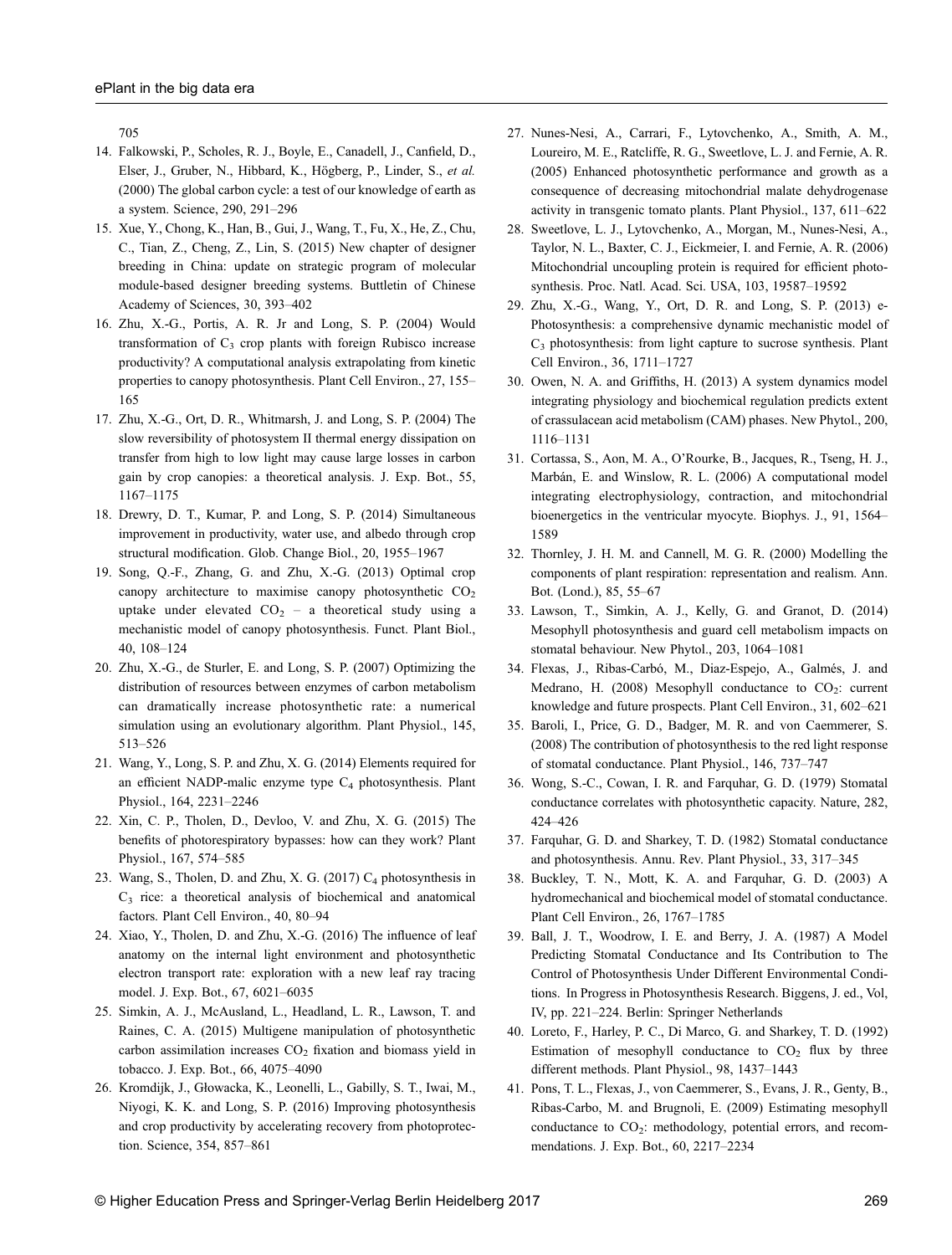- <span id="page-10-0"></span>42. Tholen, D., Boom, C. and Zhu, X.-G. (2012) Opinion: prospects for improving photosynthesis by altering leaf anatomy. Plant Sci., 197, 92–101
- 43. Xiong, D., Liu, X., Liu, L., Douthe, C., Li, Y., Peng, S. and Huang, J. (2015) Rapid responses of mesophyll conductance to changes of CO2 concentration, temperature and irradiance are affected by N supplements in rice. Plant Cell Environ., 38, 2541–2550
- 44. Ho, Q. T., Berghuijs, H. N., Watté, R., Verboven, P., Herremans, E., Yin, X., Retta, M. A., Aernouts, B., Saeys, W., Helfen, L., et al. (2016) Three-dimensional microscale modelling of  $CO<sub>2</sub>$  transport and light propagation in tomato leaves enlightens photosynthesis. Plant Cell Environ., 39, 50–61
- 45. Price, N. D., Reed, J. L. and Palsson, B. O. (2004) Genome-scale models of microbial cells: evaluating the consequences of constraints. Nat. Rev. Microbiol., 2, 886–897
- 46. Guo, Y., Ma, Y., Zhan, Z., Li, B., Dingkuhn, M., Luquet, D. and De Reffye, P. (2006) Parameter optimization and field validation of the functional-structural model GREENLAB for maize. Ann. Bot. (Lond.), 97, 217–230
- 47. Watanabe, T., Hanan, J. S., Room, P. M., Hasegawa, T., Nakagawa, H. and Takahashi, W. (2005) Rice morphogenesis and plant architecture: measurement, specification and the reconstruction of structural development by 3D architectural modelling. Ann. Bot. (Lond.), 95, 1131–1143
- 48. Song, Y. H., Smith, R. W., To, B. J., Millar, A. J. and Imaizumi, T. (2012) FKF1 conveys timing information for CONSTANS stabilization in photoperiodic flowering. Science, 336, 1045– 1049
- 49. Domagalska, M. A. and Leyser, O. (2011) Signal integration in the control of shoot branching. Nat. Rev. Mol. Cell Biol., 12, 211–221
- 50. Minchin, P. E. H. and Lacointe, A. (2005) New understanding on phloem physiology and possible consequences for modelling longdistance carbon transport. New Phytol., 166, 771–779
- 51. Rasse, D. P. and Tocquin, P. (2006) Leaf carbohydrate controls over *Arabidopsis* growth and response to elevated  $CO<sub>2</sub>$ : an experimentally based model. New Phytol., 172, 500–513
- 52. Lynch, J. P. (2013) Steep, cheap and deep: an ideotype to optimize water and N acquisition by maize root systems. Ann. Bot. (Lond.), 112, 347–357
- 53. Dyson, R. J., Vizcay-Barrena, G., Band, L. R., Fernandes, A. N., French, A. P., Fozard, J. A., Hodgman, T. C., Kenobi, K., Pridmore, T. P., Stout, M., et al. (2014) Mechanical modelling quantifies the functional importance of outer tissue layers during root elongation and bending. New Phytol., 202, 1212–1222
- 54. Chang, T. G. and Zhu, X. G. (2017) Source-sink interaction: a century old concept under the light of modern molecular systems biology. J. Exp. Bot. erx002
- 55. Yin, X. and Struik, P. C. (2010) Modelling the crop: from system dynamics to systems biology. J. Exp. Bot., 61, 2171–2183
- 56. Li, Y., Pearl, S. A. and Jackson, S. A. (2015) Gene networks in plant biology: approaches in reconstruction and analysis. Trends Plant Sci., 20, 664–675
- 57. Segal, E., Shapira, M., Regev, A., Pe'er, D., Botstein, D., Koller, D. and Friedman, N. (2003) Module networks: identifying regulatory

modules and their condition-specific regulators from gene expression data. Nat. Genet., 34, 166–176

- 58. Zheng, G., Xu, Y., Zhang, X., Liu, Z. P., Wang, Z., Chen, L. and Zhu, X. G. (2016) CMIP: a software package capable of reconstructing genome-wide regulatory networks using gene expression data. BMC Bioinformatics, 17, 535
- 59. Wenden, B. and Rameau, C. (2009) Systems biology for plant breeding: the example of flowering time in pea. C. R. Biol., 332, 998–1006
- 60. Salazar, J. D., Saithong, T., Brown, P. E., Foreman, J., Locke, J. C., Halliday, K. J., Carré, I. A., Rand, D. A. and Millar, A. J. (2009) Prediction of photoperiodic regulators from quantitative gene circuit models. Cell, 139, 1170–1179
- 61. Bassel, G. W., Lan, H., Glaab, E., Gibbs, D. J., Gerjets, T., Krasnogor, N., Bonner, A. J., Holdsworth, M. J. and Provart, N. J. (2011) Genome-wide network model capturing seed germination reveals coordinated regulation of plant cellular phase transitions. Proc. Natl. Acad. Sci. USA, 108, 9709–9714
- 62. Chew, Y. H., Wenden, B., Flis, A., Mengin, V., Taylor, J., Davey, C. L., Tindal, C., Thomas, H., Ougham, H. J., de Reffye, P., et al. (2014) Multiscale digital Arabidopsis predicts individual organ and whole-organism growth. Proc. Natl. Acad. Sci. USA, 111, E4127–E4136
- 63. Zhu, X.-G., Song, Q. and Ort, D. R. (2012) Elements of a dynamic systems model of canopy photosynthesis. Curr. Opin. Plant Biol., 15, 237–244
- 64. Parton, W. J., Scurlock, J. M. O., Ojima, D. S., Gilmanov, T. G., Scholes, R. J., Schimel, D. S., Kirchner, T., Menaut, J.-C., Seastedt, T., Garcia Moya, E., et al. (1993) Observations and modelling of biomass and soil organic matter dynamics for the grassland biome wordwide. Global Biogeochem. Cycles, 7, 785–809
- 65. Parton, W. J., Stewart, J. W. B. and Cole, C. V. (1988) Dynamics of C, N, P and S in grassland soils: a model. Biogeochemistry, 5, 109– 131
- 66. Buckley, T. N. (2005) The control of stomata by water balance. New Phytol., 168, 275–292
- 67. Lynch, J. P., Nielsen, K. L., Davis, R. D. and Jablokow, A. G. (1997) SimRoot: modeling and visualization of root systems. Plant Soil, 188, 139–151
- 68. Jones, J. W., Hoogenboom, G., Porter, C. H., Boote, K. J., Batchelor, W. D., Hunt, L. A., Wilkens, P. W., Singh, U., Gijsman, A. J. and Ritchie, J. T. (2003) The DSSAT cropping system model. Eur. J. Agron., 18, 235–265
- 69. McCown, R. L., Hammer, G. L., Hargreaves, J. N. G., Holzworth, D. P. and Freebairn, D. M. (1996) APSIM: a novel software system for model development, model testing and simulation in agricultural systems research. Agric. Syst., 50, 255–271
- 70. Humphries, S. W. and Long, S. P. (1995) WIMOVAC: a software package for modelling the dynamics of plant leaf and canopy photosynthesis. Comput. Appl. Biosci., 11, 361–371
- 71. Song, Q., Chen, D., Long, S. P. and Zhu, X. G. (2017) A userfriendly means to scale from the biochemistry of photosynthesis to whole crop canopies and production in time and space development of Java WIMOVAC. Plant Cell Environ., 40, 51–55